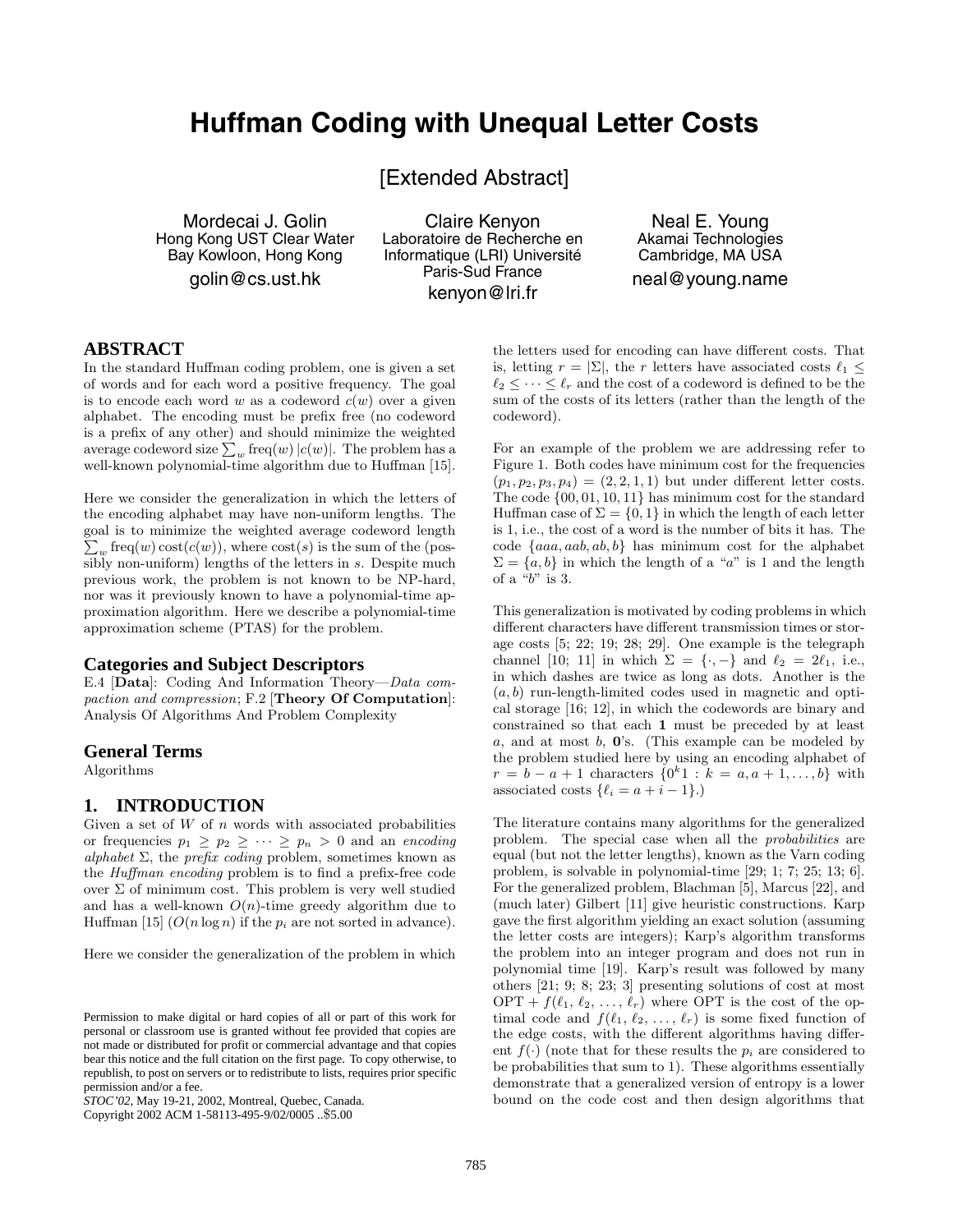

**Figure 1: Two minimum-cost codes for the frequencies**  $(p_1, p_2, p_3, p_4) = (2, 2, 1, 1)$  but under different alphabets. **Codes are represented using the standard tree format with leaves signifying codewords.The left tree is for**  $\Sigma = \{0,1\}$  with  $\ell_1 = cost(0) = 1$  and  $\ell_2 = cost(1) = 1$ . The right tree is for  $\Sigma = \{a,b\}$  with  $\ell_1 = cost(a) = 1$ and  $\ell_2 = cost(b) = 3$ . The four codewords encoded by the left tree are  $\{00, 01, 10, 11\}$ ; the cost of the code is  $2 \cdot 2 + 2 \cdot 2 + 1 \cdot 2 + 1 \cdot 2 = 12$ . The four codewords encoded by the right tree are {*aaa, aab, ab, b*}; the cost of the **code is**  $2 \cdot 3 + 2 \cdot 3 + 1 \cdot 4 + 1 \cdot 5 = 21$ .

construct codes within an additive function of that entropy. They do not imply imply a PTAS for the problem, though, even with fixed letter costs. Golin and Rote [12] gave a dynamic programming algorithm that produces exact solutions in  $\tilde{O}(n^{\tilde{\ell}_r+2})$  time for the special case when the  $\ell_i$  are restricted to be integers. Bradford et. al. [24] improved this to  $O(n^{\ell_r})$  when  $r = 2$ .

For further references on Huffman coding with unequal letter costs, see Abrahams' recent survey on source coding [2, Section 2.7], which contains a section on the problem.

Despite the extensive literature, there is no known polynomialtime algorithm for the generalized problem, nor is the problem known to be NP-hard. Before this work, the problem was not known to have any polynomial-time approximation algorithm. Our main result here is a polynomial-time approximation scheme (PTAS) for the problem:

THEOREM 1. Given an instance  $((p_i), (\ell_j))$  of the Huffman coding problem with unequal letter costs, and given a positive  $\epsilon$ , there exists an algorithm that constructs a prefix code of cost at most  $(1+\varepsilon)$ OPT; this algorithm runs in time nd  $log(n)$  exp $(O(\ln(1/\epsilon)^2/\epsilon^2))$ , where d is the number of distinct letter costs.

The algorithm is based on a new relaxation of Huffman coding with unequal letter costs. The relaxation, called the  $k$ prefix code problem, allows codewords of cost more than k to be prefixes of other codewords. The algorithm uses grouping and enumeration techniques to find a near-minimum-cost kprefix code (where k is a constant depending only on  $\epsilon$ ), and then converts this  $k$ -prefix code into a true prefix code increasing the cost by at most a  $1 + O(\epsilon)$  factor.

The techniques introduced in this paper can also be used to construct PTAS's for the regular-language prefix-coding problem, a different generalization of Huffman coding that asks for a minimum-cost prefix code under the additional restriction that all codewords belong to a given regular language  $\mathcal{L}$ . As one example, the binary codes, constrained so all codewords must end in a **1**, are used for group testing and the construction of self-synchronizing codes [4; 26]. As another example, binary codes whose codewords contain at most a specified number of **1**'s are used for energy minimization of transmissions in mobile environments [27]. Algorithms (other than exhaustive search) for the regularlanguage prefix-coding problem generalize [12] and run in time  $n^{\Theta(\hat{S}(\mathcal{L}))}$  where  $S(\mathcal{L})$  is the number of states in the smallest deterministic finite automaton that accepts  $\mathcal{L}$ . In this extended abstract we do not discuss how the techniques here extend to that problem.

Alphabetic coding is like the generalized problem considered here, but with an additional constraint on the code: the codewords must be chosen in increasing alphabetic order (with respect to the words to be encoded). This problem arises in designing testing procedures in which the time required by a test depends upon the outcome of the test [20, 6.2.2, ex. 33] and has also been studied under the names dichotomous search [14] or the leaky shower problem [18]. Alphabetic coding has a polynomial-time algorithm [17].

#### **2. NOTATIONS AND DEFINITIONS**

A problem instance is specified by a set  $W$  of  $n$  words with associated frequencies  $p_1 \geq p_2 \geq \cdots \geq p_n > 0$ , an alphabet  $\Sigma$  of  $r \geq 2$  letters with associated costs  $\ell_1 \leq \ell_2 \leq \cdots \leq \ell_r$ , and an  $\epsilon > 0$ . The Huffman coding problem with unequal letter costs is the problem of finding a prefix code of minimum cost.

DEFINITIONS 1. A **code** (usually denoted c) is an injective map from W to  $\Sigma^*$ . Its image  $c(W)$  is called the set of **codewords of** c. A set  $S \subset \Sigma^*$  is **prefix-free** if no element of S is a prefix of any other element of S; a **prefix code** is one whose set of codewords is prefix-free. The **cost** of a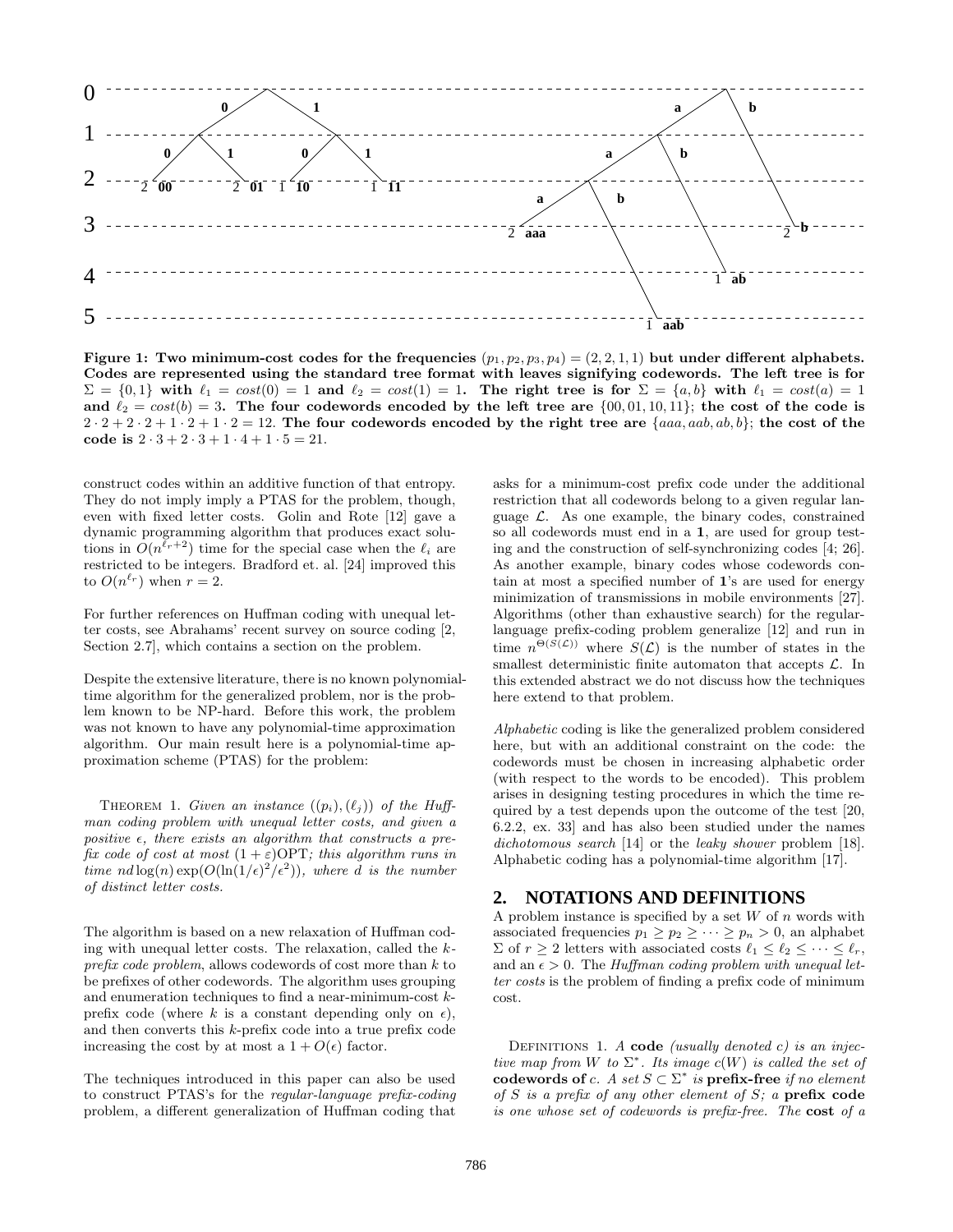code c is  $\sum_{i=1}^n p_i cost(c(w_i))$ , where cost(x) is the sum of the costs of the letters of x.

Unless otherwise stated, all the codes considered here are **ordered**, i.e. the map c assigns codewords of smaller costs to words of larger probability:  $\text{cost}(c(w_1)) \leq \text{cost}(c(w_2)) \leq$  $\cdots \leq \text{cost}(c(w_n))$ . Clearly, any optimal code must be ordered.

DEFINITION 2. A k-prefix code is a code in which no codeword of cost less than k is a prefix of any other codeword.

One of the main reasons that prefix-codes are useful is that they are uniquely decipherable. A  $k$ -prefix code is in general not uniquely decipherable and therefore not particularly useful by itself. The problem of designing a  $k$ -prefix code is introduced and used here solely as an intermediate tool for solving the original problem.

We generally use  $w$  to denote a word to be encoded,  $x$  to denote a potential codeword (a string in  $\Sigma^*$ ), cost $(x)$  to denote the sum of the costs of the letters in  $x$ 's, and |x| (the size of  $x$ ) to denote the number of letters. To distinguish the given words W from the potential codewords  $\Sigma^*$ , we call the former **words** and the latter **strings**. We use d to denote the number of distinct letter costs.

The following assumption about the input is convenient:

ASSUMPTION 1. Each  $\ell_i$  for  $i \geq 2$  is an integer multiple of  $\epsilon$ ,  $\ell_2$  equals 1, and  $\epsilon$  is either an integer multiple of  $\ell_1$ or evenly divides  $\ell_1$ , Thus, all codeword costs are integer multiples of  $\min\{\ell_1, \epsilon\}.$ 

It is also without loss of generality:

Lemma 1. The following reduction reduces any problem instance to an instance satisfying Assumption 1:

- 1. Scale the  $\ell_i$ 's uniformly to make  $\ell_2 = 1$ .
- 2. Decrease  $\epsilon$  to its next smallest multiple, or divisor, of  $\ell_1$ .
- 3. Increase each  $\ell_i$  for  $i \geq 2$  to its next largest multiple of  $\epsilon$ .
- 4. Scale the  $\ell_i$ 's, and  $\epsilon$ , uniformly to make  $\ell_2 = 1$ .

PROOF. Step 2 decreases  $\epsilon$  by at most a factor of 2. Step 3 increases the cost of any solution by at most a  $1+\epsilon$  factor. Step 4 decreases  $\epsilon$  by at most a factor of  $1 + \epsilon$ .  $\Box$ 

In the main sections (particularly Lemmas 7 and 8) we also assume that  $\ell_1 > \epsilon/n$ . The special case  $\ell_1 \leq \epsilon/n$  is easy and is dealt with in Section 7.

Before we explain the main algorithm (Algorithm 3), we first explain two subroutines used in that algorithm: Algorithm 1 for constructing a so-called *leveled*  $k$ -prefix code meeting certain constraints, and Algorithm 2 for converting such a code into a true prefix code.

**Algorithm 1** – builds a leveled  $k$ -prefix-free set of codewords given the level 0 codeword and the number of codewords per level.

- **INPUT:** Letter costs, directed graph D, constraints  $(f(0), f(1), \ldots, f((k-1)/\epsilon)).$
- **OUTPUT:** leveled  $k$ -prefix code with  $f(i)$  codewords in each level  $i \geq 1$  and a codeword in level zero of size  $f(0)$ (if  $f(0) > 0$ ). (Or "inconsistent" if no such code exists.) 1:  $S \leftarrow \emptyset$
- 2: For any node  $\ell$  of D, define  $v_S(\ell)$  to be the number of strings of cost  $\ell$  having no prefix in S. (The algorithm will build a table v with  $v[\ell] = v_S(\ell)$  as it proceeds.)
- 3: If  $f(0) > 0$ , then  $S \leftarrow \{a^{f(0)}\}$  (*a* is the smallest letter).
- 4: For each node  $\ell$  on level 0, initialize  $v[\ell]$ :
- $v[\ell] = 1$  if  $\ell < f(0)$  or  $f(0) = 0$ ;  $v[\ell] = 0$  otherwise. 5: **for**  $i = 1, 2, ..., (k-1)/\epsilon$  **do**
- 
- 6: For each node  $\ell$  of  $\overleftrightarrow{D}$  in level i, by order of increasing costs, initialize  $v[\ell]$  using the recurrence  $v_S(\ell) = \sum_{i=1}^r v_S(\ell - \ell_i)$ .  $\sum_{i=1}^r v_S(\ell-\ell_i).$
- 7:  $\overrightarrow{\text{Let}} \ell = 1 + i\epsilon \min\{\ell_1, \epsilon\}.$  If  $v[\ell] < f(i)$ , then return "inconsistent". Otherwise, choose  $f(i)$  codewords of cost  $\ell$  and add them to S. Decrement  $v[\ell]$  by  $f(i)$ .
- 8: Complete S by adding  $n |S|$  strings of minimum cost among the strings of cost  $\geq k$  that don't have a prefix of cost  $\langle k \text{ in } S$ . If  $|S| \langle n \text{ and there aren't any such}$ strings, return "inconsistent". (Find the  $n - |S|$  strings by extending  $D$  as needed beyond cost  $k$ .)
- 9: Return the set of codewords S.

### **3. FINDING AN OPTIMAL** K**-PREFIX CODE**

Algorithm 1 finds an optimal  $k$ -prefix code meeting some given constraints. The first constraint is that the code should be leveled:

DEFINITIONS 3. For  $i \in \{1, \ldots, (k-1)/\epsilon\}$ , define the ith **level of**  $\Sigma^*$  to be the set of strings x such that  $1+(i-1)\epsilon \leq$  $cost(x) < 1 + i\epsilon$ . Define level 0 to be the set of strings that cost less than 1.

Acode is **maximal within level** i if every codeword in level i is of cost  $1 + i\epsilon - \min\{\ell_1, \epsilon\}.$ 

A code is **leveled** if it is maximal within all levels  $i > 0$ .

Note that level 0 can only contain words of  $a^*$ , where a is the letter of cost  $\ell_1$ . Note also that by assumption either (i)  $\ell_1$  is an integer multiple of  $\epsilon$ , in which case each level  $i > 0$ consists of the strings of cost  $1 + (i - 1)\epsilon$  and every code is trivially maximal, or (ii)  $\ell_1$  evenly divides  $\epsilon$ , in which case every string in level i has cost  $1 + (i - 1)\epsilon + j\ell_1$  for some integer  $j \leq n$ .

The second constraint that the constructed codeword must meet is specified by a tuple  $f = (f(0), \cdots, f((k-1)/\epsilon))$  of integers, with the following meaning.

1. If  $f(0) = 0$ , then there must be no codeword in level 0; if  $f(0) > 0$ , then the set of codewords must contain the codeword  $a^{f(0)}$  from level 0.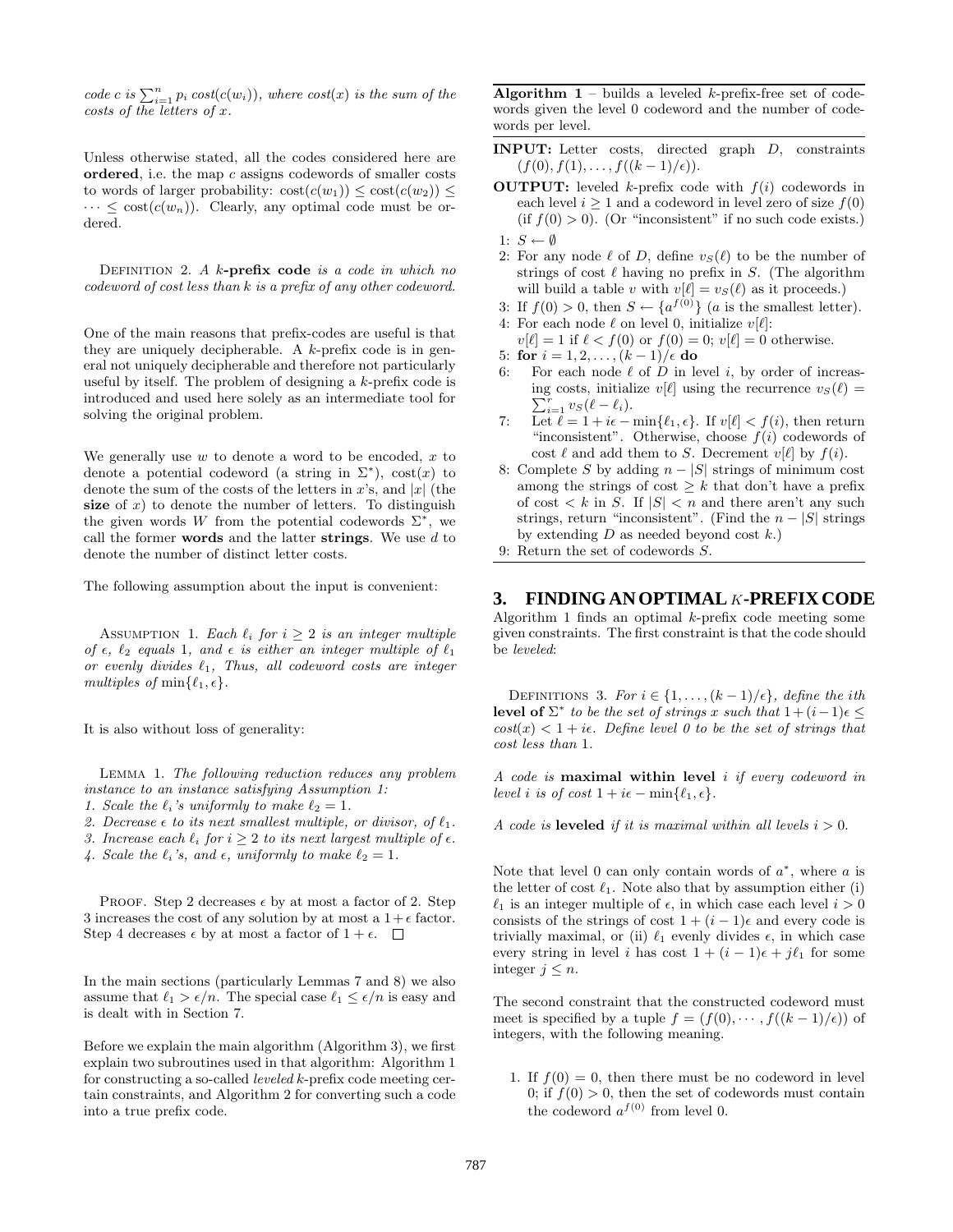#### **Algorithm 2** — converts a k-prefix code into a prefix code

**INPUT:** letter costs;  $k$ -prefix code  $c$ **OUTPUT:** prefix code  $c'$ 

- 1: Let a and b be the letters of cost  $\ell_1$  and  $\ell_2$ , respectively.
- 2: For positive integer *i*, define enc(*i*) =  $b'_1b'_1b'_2b'_2b'_jb'_jab$ where  $b'_1b'_2 \ldots b'_j$  is obtained from the binary representation  $b_1b_2 \ldots b_j$  of i by replacing each "0" with "a" and each "1" with b. Define enc(0) =  $ab$ .
- 3: **for** each codeword of cost  $\geq k$  **do**
- 4: Let  $\alpha$  be the smallest prefix of cost  $\geq k$  and  $\beta$  the remaining suffix. Replace the codeword by  $\alpha$  enc(i) $\beta b$ , where *i* is the number of b's in  $\beta$ .
- 5: Return the modified code.
	- 2. For every level  $i > 1$ , the set of codewords must contain exactly  $f(i)$  codewords in level *i*.

Algorithm 1 uses a directed graph  $D$  that is computed by Algorithm 3 and given to Algorithm 1 as input. The nodes of  $D$  are all possible codeword costs in  $[0, k]$ , with an arc from  $\ell$  to  $\ell'$  if and only if  $\ell' - \ell \in {\ell_1, 1, \cdots, \ell_r}$ .

Here is the performance guarantee of Algorithm 1:

LEMMA 2. Given a constraint  $f = (f(0), \ldots, f((k-1)/\epsilon)),$ if there exists a leveled k-prefix code consistent with the constraint, then Algorithm 1 constructs one of minimum cost.

PROOF. It is straightforward to verify that Algorithm 1 correctly computes each  $v_S(\ell)$  and produces a leveled kprefix code consistent with the constraint, if one exists.

Among the codes meeting the constraints of being leveled and consistent with  $f$ , the chosen code has minimum cost because the cost of codewords on levels  $0, 1, \ldots, (k-1)/\epsilon$  is determined by those constraints, and, given the codewords in those levels, the chosen code takes a set of codewords of  $\text{cost} \geq k$  of minimum possible cost.  $\Box$ 

# **4. CONVERTING A K-PREFIX CODE INTO A PREFIX CODE**

Algorithm 2 converts a  $k$ -prefix code into a prefix code. The next lemma captures what we need to know about Algorithm 2 in order to use it in the main algorithm (Algorithm 3):

LEMMA 3. Given any k-prefix code c of cost  $\alpha$ , Algorithm 2 constructs a prefix code c' of cost at most  $\alpha[1 +$  $\ell_2(5 + 2\log_2 k)/k$ .

PROOF. First we analyze the cost. Let  $c(w) = \alpha \beta$  and  $c'(w) = \alpha \operatorname{enc}(i)\beta b$ , respectively, be an original and modified codeword in Algorithm 2. From  $i \leq \text{cost}(\beta)$  it follows that  $\cot(c'(w)) \leq \cot(c(w)) + \ell_2[5 + 2\log_2 \cot(c(w))].$  Since  $cost(c(w)) \geq k$  if the codeword is modified, each modified codeword costs at most  $1 + \ell_2(5 + 2\log_2 k)/k$  times as much as the original.

Next we show that c' is prefix free. Suppose  $c'(v)$  is a prefix of  $c'(w)$  for some  $v, w \in W$ . Since the original code was  $k$ -prefix free, it must be that

$$
c'(v) = \alpha \operatorname{enc}(i)\beta b
$$
  
and 
$$
c'(w) = \gamma \operatorname{enc}(j)\delta b
$$

where  $\alpha$  and  $\gamma$  each have cost  $\geq k$  but have no proper prefix of cost  $\geq k$ , and where i and j are the number of b's in β and δ, respectively (as in Algorithm 2). Since  $c'(v)$  is a prefix of  $c'(w)$ ,  $\alpha$  is a prefix of  $c'(w)$ , which means  $\alpha = \gamma$ . Thus, enc(i) is a prefix of enc(j) $\delta b$ . Since every letter in enc() is doubled except the last two, it must be that  $i = j$ . Thus,  $\beta b$  is a prefix of  $\delta b$ . But (since  $i = j$ )  $\beta$  has the same number of b's as δ, so it must be that  $β = δ$ . Finally, we can conclude that  $\alpha\beta = \gamma\delta$ . Since these were the original codewords assigned to v and w, it must be that  $v = w$ .

 $\Box$ 

### **5. THE MAIN ALGORITHM**

The main algorithm is Algorithm 3. It consists of:

- 1. Some preprocessing (Steps 1, 2, 3, and 4).
- 2. Calling Algorithm 1 for  $O_{\epsilon}(1)$  different constraint tuples  $(f(0),...,f((k-1)/\epsilon))$  (Steps 5, 6, 7).
- 3. Choosing the best  $k$ -prefix code among those output by Algorithm 2, transforming it into a prefix code (Step 9), and returning the resulting code.

Next we analyze the cost of the code produced.

LEMMA 4. Step 4 partitions W into  $O(k/\epsilon^2)$  groups.

PROOF. Take any two consecutive groups other than  $G_1$ . The cumulative probability of the words in the two groups is at least  $(1-p_1)\epsilon^2/(2k)$ . Thus there can be at most  $1+4k/\epsilon^2$ such groups.  $\square$ 

LEMMA 5. 
$$
OPT \geq 1 - p_1
$$
.

PROOF. At most one codeword can belong to  $a^*$ . All the other codewords contain at least one letter which costs at least 1, and their cumulative frequency is at least  $1-p_{\text{max}} =$  $1-p_1$ .  $\Box$ 

We now focus on Steps 5 through 8. The analysis of Algorithm 1 implies that these find a code that is optimal among leveled  $k$ -prefix codes meeting the grouping constraints (mapping elements within each group to the same level). The next lemma implies that this code has cost at most  $1 + O(\epsilon)$ times the minimum cost of any  $k$ -prefix code.

LEMMA  $6.$  For any  $k$ -prefix code  $c$ , there exists a leveled  $k$ -prefix code  $c'$  that maps group elements within each group to the same level, and such that  $cost(c') \leq cost(c)(1+O(\varepsilon)).$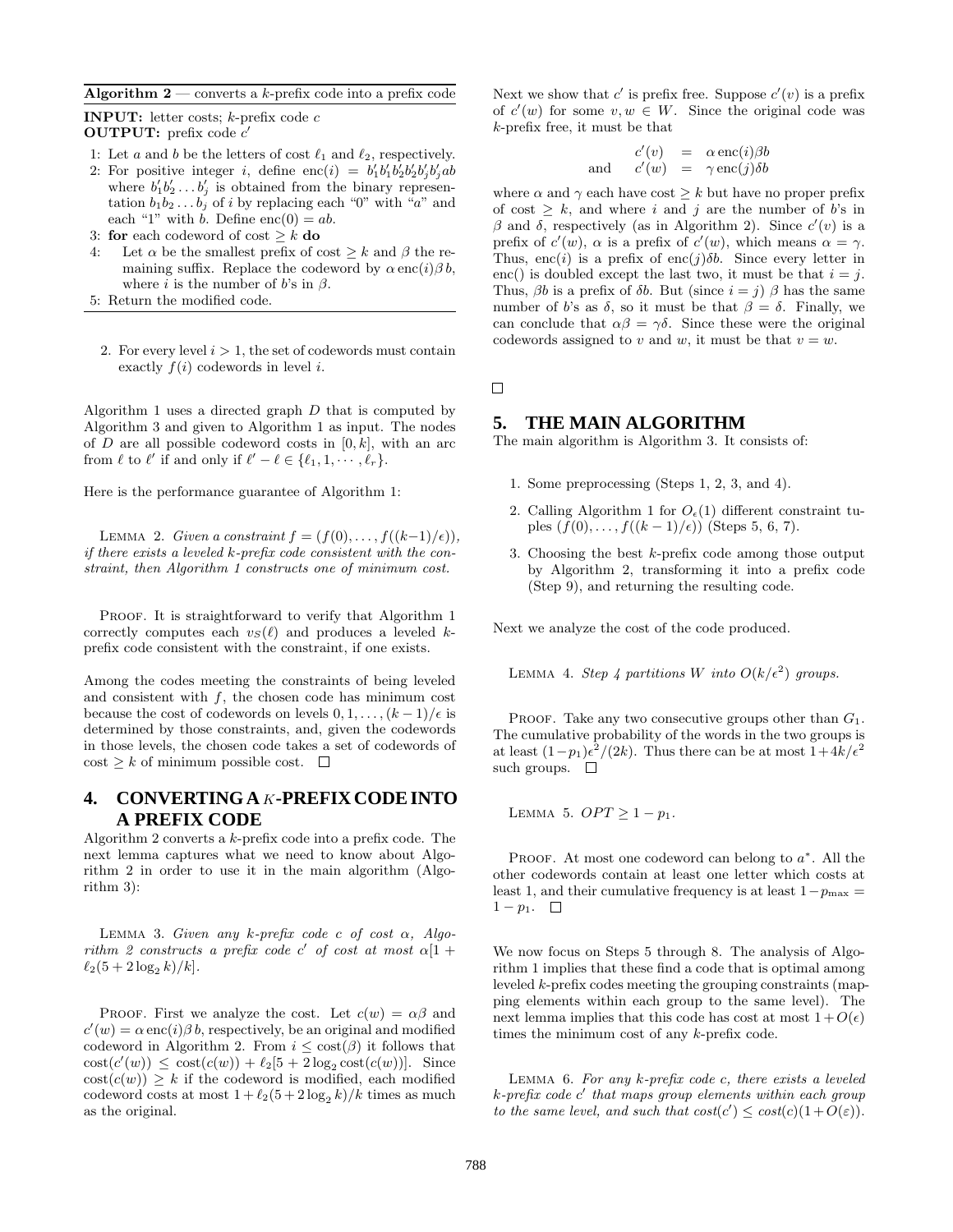#### **Algorithm 3** — finds a  $(1 + O(\epsilon))$ -optimal prefix code

- **INPUT:** Set W of words with frequencies  $p_1 \geq p_2 \geq \cdots \geq p_n$  $p_n > 0$ ; letter costs  $\ell_1 \leq \ell_2 \leq \cdots \leq \ell_r$ ;  $\varepsilon > 0$ .
- **OUTPUT:** prefix code of cost at most  $(1 + O(\epsilon))$ OPT
- 1: Adjust  $\epsilon$  and the  $\ell_i$ 's so that  $\ell_2 = 1$ ,  $\epsilon$  is an integer divisor or multiple of  $\ell_1$ , and each  $\ell_i$  for  $i \geq 2$  is a multiple of  $\epsilon$ (as in Lemma 1).
- 2: Choose  $k = \Theta(\log(1/\epsilon)/\epsilon)$  so  $k 1$  is a multiple of  $\epsilon$ .
- 3: Construct a directed graph D whose nodes are all codeword costs in [0, k], with an arc from  $\ell$  to  $\ell'$  iff  $\ell' - \ell \in$  $\{\ell_1, \ell_2, \cdots, \ell_r\}$ . Do this by enumerating the vertices and edges of D using breadth-first search from the root (node 0).
- 4: Greedily partition W into groups.
	- The first group is  $G_1 = \{w_1\}.$ 
		- Take *i* maximum such that  $p_i > (1 p_1)\epsilon^2/(2k)$ . Then  $G_2 = \{w_2\}$ ,  $G_3 = \{w_3\}$ , ..., and  $G_i = \{w_i\}$ .
	- While  $W$  is not empty, greedily take for the next group  $\{w_j, w_{j+1}, \ldots, w_{\ell}\},\$  where  $p_j + \cdots + p_{\ell} \leq$  $(1-p_1)\epsilon^2/k < p_j + \cdots + p_{\ell+1}.$
- 5: By exhaustive search, guess whether there is a codeword of cost  $\langle 1 \rangle$  and what its size is (call it  $f(0)$ ), and, for each  $i = 1, 2, \ldots, (k-1)/\epsilon$ , guess which groups will be assigned to level i (i.e., with costs in  $[1+\varepsilon(i-1), 1+\varepsilon i)$ ) and let  $f(i)$  denote the total number of words in those groups.
- 6: **for** each such guess  $(f(0),...,f((k-1)/\epsilon))$  **do**
- 7: Use Algorithm 1 to construct an optimal  $k$ -prefix code consistent with the guess (if one exists).
- 8: Let c be the minimum-cost code constructed.
- 9: Using Algorithm 2, convert  $c$  into a prefix code  $c'$ .
- 10: Return  $c'$ .

PROOF. Let c be an optimal k-prefix code. We modify  $c$ level by level so that for each  $i, c$  is maximal within level  $i$  and so that level  $i$  contains all or none of the elements of each group, as follows. Since level 0 contains at most one codeword, and the first group contains exactly one element, this is already true for level 0. Assume that we have already modified c to guarantee those properties for levels up to  $i-1$ , and consider level i.

**Leveling phase for level i.** First modify c so that it is maximal within level  $i$  by taking every codeword  $z$  in level i and padding it with enough a's (i.e., replace z by  $z a^j$ ) so that its cost is  $1 + i\epsilon - \min\{\ell_1, \epsilon\}$ , i.e. so that adding one more letter a would move the codeword out of level *i*. (Here we use the assumption that every letter cost is a multiple of  $\epsilon$ , with the possible exception of  $\ell_1$  which then evenly divides  $\epsilon$ .)

**Grouping phase for level** i**.** Next modify the code so that level i contains all or none of the elements of each group (i.e., no group is "split"). By induction, no group is split in levels  $0, \ldots, i-1$ . Since the code is ordered, at most one group can be split from level  $i$ . Take each codeword in that group and on level  $i$  and pad it with an  $a$  to move it out of level  $i$ . Then, if necessary, reorder the code (on levels greater than i).

When this construction has been done for every  $i$ , the original  $k$ -prefix code c has been changed into a leveled  $k$ -prefix code  $c'$  that maps elements within each group to the same level. Next we show that the cost of c' is  $1 + O(\epsilon)$  times the cost of c.

First consider a codeword that is padded in the leveling phase for some level i but not in the grouping phase for that level. Since each codeword has this happen at most once, and the operation increases the cost of the codeword by at most  $\epsilon$  times the original cost of the codeword, the total increase in cost due to such operations is at most  $\epsilon$  times the original cost of the code.

Next consider codewords that are padded in the grouping phases. In the leveling and grouping phases for a given level i, the cost of a codeword is increased by at most  $\epsilon + \ell_1 \leq 2$ . Since only one group is padded in the grouping phase, and (by the grouping criterion) the group has total probability at most  $(1-p_1)e^2/k$ , the total increase in cost of all codewords in the group during the leveling and grouping phase for level i is at most  $2(1-p_1)\epsilon^2/k$ . Since there are  $O(k/\epsilon)$  levels, the total increase in cost due to these operations for all levels is  $O((1 - p_1)\epsilon)$ . By Lemma 5, this is  $O(\epsilon)$  times the original cost of the code.

 $\Box$ 

Together with Lemma 2, Lemma 6 implies that at the end of Step 8, Algorithm 3 finds a  $k$ -prefix code that has cost at most  $(1 + O(\epsilon))$ OPT. Lemma 3 implies that, for k chosen as in Step 2, the main algorithm converts the  $k$ -prefix code into a prefix code that also has cost at most  $(1+O(\epsilon))OPT$ . This concludes the proof of the performance guarantee in Theorem 1 for the case  $\ell_1 > \epsilon/n$ .

# **6. ANALYSIS OF RUNNING TIME**

We analyze the directed graph  $D$  which was built in Step 3 of Algorithm 3 and used by Algorithm 1.

LEMMA 7. Graph D has at most  $nk/\epsilon$  nodes and  $dnk/\epsilon$ edges, where d is the number of distinct letter costs among  $\{\ell_1,\ldots,\ell_r\}.$ 

PROOF. From Step 1 of Algorithm 3 all letter costs other than  $\ell_1$  are multiples of  $\epsilon$ , and  $\ell_1$  is either a multiple of  $\epsilon$  or evenly divides  $\epsilon$ . Moreover, we've assumed  $\ell_1 > \epsilon/n$ . Thus each of the  $k/\epsilon$  levels has at most n distinct costs. Thus D has at most  $nk/\epsilon$  nodes; each node has outdegree at most d, the number of distinct letter costs.  $\Box$ 

In particular, in Step 3 of Algorithm 3 graph D can be constructed in time  $O(ndk/\epsilon)$ . Using an array with a bucket for each possible codeword cost, we can access the nodes of D in constant time.

Lemma 8. Algorithm 1 can be implemented to run in time  $O(ndk/\epsilon)$ .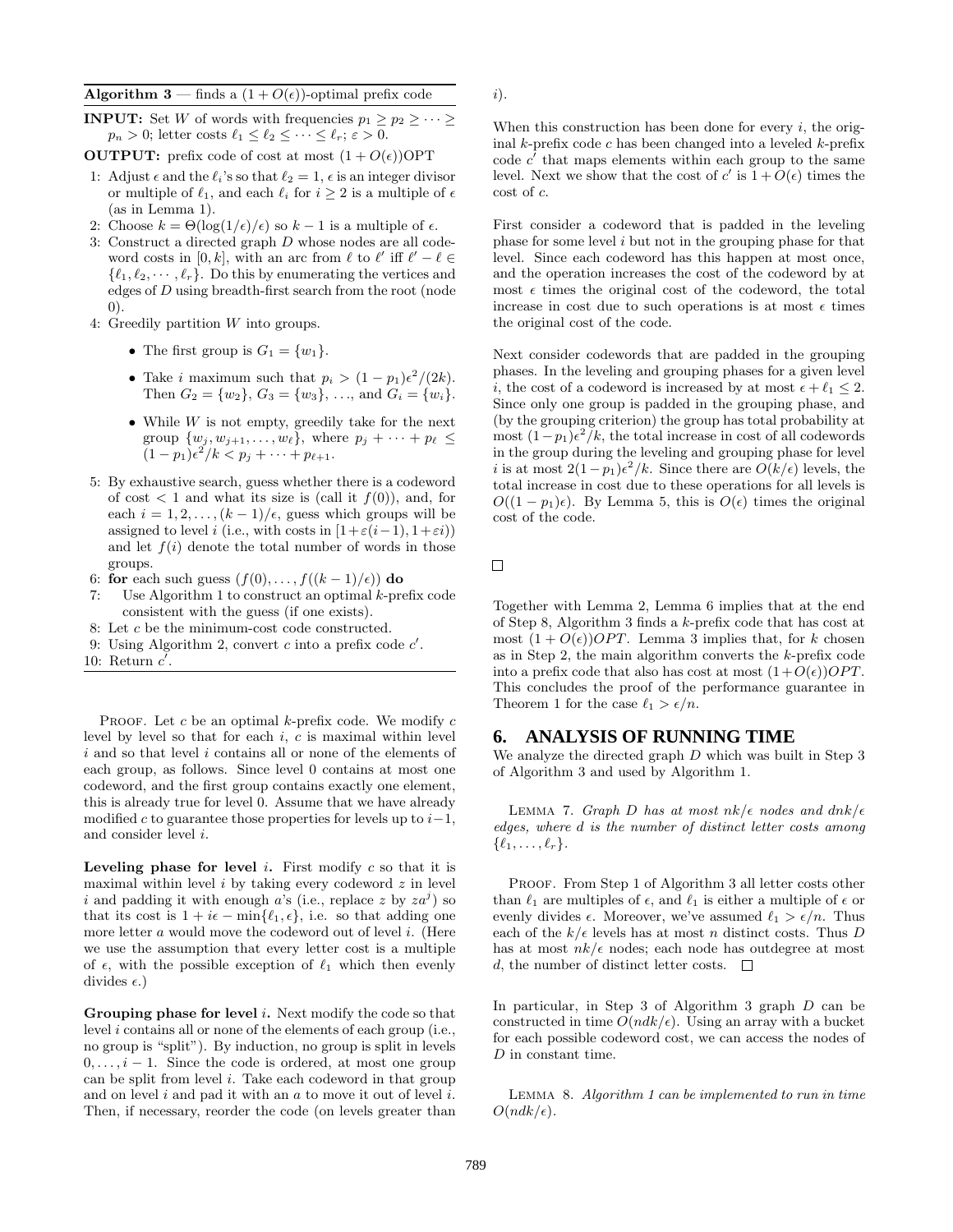PROOF. Since  $\ell_1 > \epsilon/n$ , there are  $O(n/\epsilon)$  nodes on level 0, so Step 3 of Algorithm 1 takes time  $O(n/\epsilon)$ .

The loop of Step 5 is iterated  $k/\epsilon$  times. The total time for Step 6, is at most  $O(1)$  per edge, therefore at most  $dnk/\epsilon$ total.

Total time for Step 7 is  $O(n)$  ( $O(1)$ ) per codeword). (The exact cost of each iteration depends on details of implementation of the codeword set S. We use an implicit representation of the coding tree corresponding to  $S$  by highlighting an edge  $e$  of  $D$  and giving it a "codeword weight"  $w(e)$  if it is used to build  $w(e)$  codewords of S. This data structure can be used to obtain the desired time bounds. The actual code S can be constructed from this implicit representation in time proportional to the size of  $S$ .)

Finally, Step 8 is implemented by doing a breadth-first search to extend  $D$  beyond cost  $k$ , starting from all the nodes of D which have  $v_S(\ell) \geq 1$ . Since the outdegree of any node is bounded by  $d$ , and we stop as soon as we have identified at most *n* shortest eligible strings of cost  $\geq k$ , this has complexity  $O(nd)$ .

Overall, the algorithm thus has running time  $O(ndk/\epsilon)$ .  $\square$ 

**Remark:** Constructing an explicit representation of S would require, in general, complexity  $\Omega(n^2)$ , since the optimal codewords can have total length  $\Omega(n^2)$  (for example, if  $S =$  $\{b, ab, a^2b, \ldots, a^nb\}$ , as might be the case when  $\ell_1 \ll 1$ .

LEMMA 9. Algorithm 2 can be implemented in time  $O(n)$ .

PROOF. (sketch) First represent  $S$  with a tree as in the usual Huffman encoding problem, compacting the representation as you go so that every internal node has at least two children, and so the total number of nodes is  $O(n)$ . Then calculate the number of b's recursively in time  $O(n)$ . Finally, modify the tree to insert the extra letters. This can be implemented in time  $O(n)$ .  $\Box$ 

We now go back to Algorithm 3. It is easy to see that everything outside Step 6 takes time  $O(nd)$ . From Lemma 4, there are only  $O(k/\epsilon^2)$  groups, and  $O(k/\epsilon)$  levels. Since the assignment of groups to levels respects the ordering of both, the map is determined by knowing, for each level, the maximum index of any group assigned to it. Thus there are  $\exp(O(\ln(k/\epsilon)k/\epsilon))$  maps from groups to levels, hence  $\exp(O(\ln(k/\epsilon)k/\epsilon))$  choices for  $(f(1),...,f(k/\epsilon)).$ 

How about  $f(0)$ : how many possibilities must we try? As written, the algorithm tries every possibility in level 0, which could mean as many as  $\Theta(n)$ , however it is easy to modify the algorithm so that we only try  $O(\log(n)/\epsilon)$  possibilities for  $f(0)$ : indeed, rounding costs up to the nearest power of  $(1 + \epsilon)$ , it is enough to try  $f(0) = 0, 1, \ldots, 1/\epsilon, (1/\epsilon)(1 + \epsilon)$  $(\epsilon), (1/\epsilon)(1+\epsilon)^2, \ldots, 1.$ 

Since each iteration takes time  $O(ndk/\epsilon)$ , and there are  $\exp[O(\ln(k/\epsilon)k/\epsilon)] \log(n)/\epsilon$  iterations, we obtain a complexity of  $(nd \log(n)/\epsilon^2) \exp(O(\ln(k/\epsilon)k/\epsilon))$ . Expanding k and simplifying, this is  $nd \log(n) \exp(O(\ln(1/\epsilon)^2/\epsilon^2))$ . This completes the proof of Theorem 1 for the case  $\ell_1 > \epsilon/n$ .

# **7. DEALING WITH THE CASE**  $\ell_1 \leq \epsilon/N$

Recall that  $a$  is the shortest letter and  $b$  the second shortest letter, of cost  $\ell_2 = 1$ .

LEMMA 10. If  $\ell_1 \leq \epsilon/n$ , then there exists a prefix code c with the following properties. The cost of c is at most  $1 + \epsilon$  times the minimum cost of any prefix code. There is a unique codeword of the form  $a^{i_0}$  where  $i_0$  is of the form  $\lfloor (1 + \epsilon)^j \rfloor$  with  $j = O(\log(n)/\epsilon)$ . Every other codeword has one of the following forms:

1. ba<sup>j</sup>b for some  $j \leq n$ ,

2.  $a^j x a^n$  where  $x \in \Sigma - a$  and  $j < i_0$ .

PROOF. Given a minimum-cost prefix code, let  $i_0$  be such that  $a^{i_0}$  is the unique codeword in  $a^*$ . Modify the code as follows.

1. Replace codeword  $a^{i_0}$  by  $a^{i_1}$ , where  $i_1$  is the next largest integer of the form  $\lfloor (1+\epsilon)^j \rfloor$ . Since  $i_0 < n$ ,  $j = O(\log(n)/\epsilon)$ 

2. For each  $i$   $(1 \leq i \leq n)$ , if the *i*th codeword has two or more occurrences of letters other than a, replace the codeword by  $ba^i b$ .

3. Any codeword not modified in Step 1 or 2 must be of the form  $a^jxa^*$  where  $x \in \Sigma - a$  and  $0 \leq j < i_0$ . (For any j and x there can be at most one such starting with  $a^jx$ .) Replace it by  $a^j x a^n$ .

This gives a prefix code of the desired form. It is easy to verify that the cost of each codeword is increased by at most a  $1+\epsilon$  factor.  $\Box$ 

The algorithm will first find the minimum-cost code among those of the form described in Lemma 10 as follows: for each of the  $O(\log(n)/\epsilon)$  choices for  $i_0$ , consider the ordered code whose codewords are the  $n$  least costly strings in the set

$$
\{a^{i_0}\} \cup \{ba^j b : j < n\} \cup \{a^j x a^n : j < i_0\}.
$$

Among the codes considered, take the one of minimum cost. By the lemma, the cost of this code will by at most  $1 + \epsilon$ times the minimum cost of any prefix code.

Under Assumption 1, each iteration can be implemented in  $O(n+d)$  time, so for this special case the algorithm takes  $O((n+d)\log(n)/\epsilon)$  time.

## **8. ACKNOWLEDGMENTS**

The first author's work was partially supported by HK RGC Competitive Research Grants HKUST 6137/98E, 6162/00E and 6082/01E.

### **9. REFERENCES**

[1] Shimon Even Abraham Lempel and Martin Cohen. An algorithm for optimal prefix parsing of a noiseless